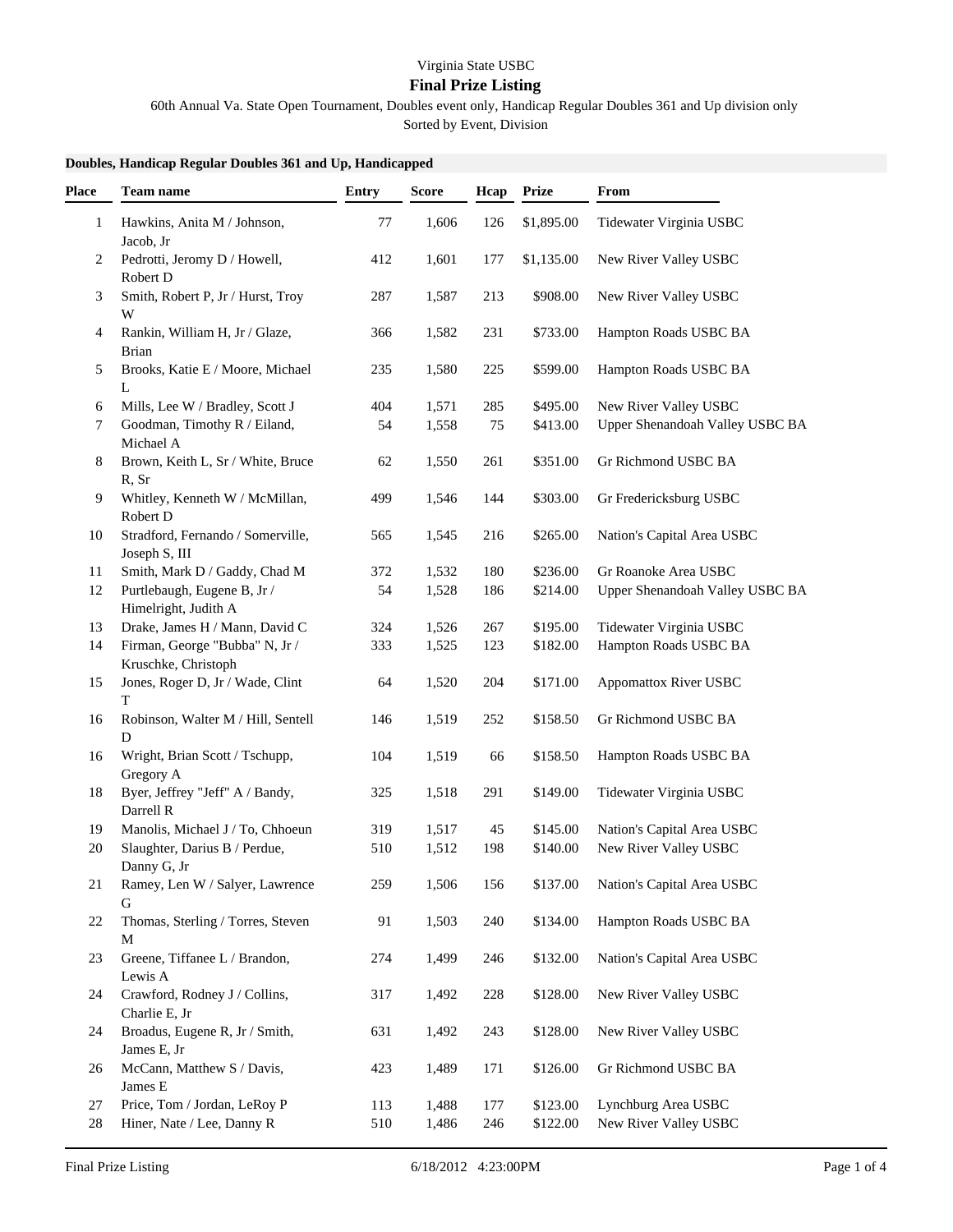| 29 | Cutshaw, William R / Tate, Ira T,<br>Jr         | 457 | 1,485 | 132 | \$119.66 | Hampton Roads USBC BA           |
|----|-------------------------------------------------|-----|-------|-----|----------|---------------------------------|
| 29 | Rickert, Richard J / Peters,<br>Brandon W       | 49  | 1,485 | 207 | \$119.67 | Tidewater Virginia USBC         |
| 29 | McClay, Charles R, Jr / Dixon,<br>Mark A        | 327 | 1,485 | 111 | \$119.67 | Nation's Capital Area USBC      |
| 32 | Jurgilanis, Steven C / Willson,<br>William D    | 248 | 1,483 | 183 | \$117.00 | Gr Fredericksburg USBC          |
| 33 | Russell, Jeffrey M / Matthews,<br>Lowell A      | 211 | 1,482 | 222 | \$115.00 | Nation's Capital Area USBC      |
| 34 | Carter, Wilbert C, Jr / Wilson,<br>John R, Jr   | 3   | 1,480 | 168 | \$112.50 | Nation's Capital Area USBC      |
| 34 | Fillis, John R / Rumbaugh, Paul<br>L, II        | 4   | 1,480 | 48  | \$112.50 | Gr Fredericksburg USBC          |
| 36 | Braxton, Leroy I / Braxton, Leroy,<br>Jr        | 60  | 1,478 | 138 | \$110.50 | Gr Richmond USBC BA             |
| 36 | Schell, Steven L / Simmons, Dale<br>E           | 477 | 1,478 | 186 | \$110.50 | Central Shenandoah Valley USBC  |
| 38 | Stocks, David D / Stocks, Michael<br>R          | 473 | 1,477 | 126 | \$108.00 | Nation's Capital Area USBC      |
| 39 | Saunders, Debra J / Mabrey, Elton<br>L          | 579 | 1,476 | 255 | \$107.00 | <b>Appomattox River USBC</b>    |
| 40 | Pugh, Mary A / Johnson, Alan M                  | 149 | 1,474 | 270 | \$106.00 | Gr Richmond USBC BA             |
| 41 | Asbury, Ed / Gilbert, Tim                       | 14  | 1,473 | 222 | \$104.00 | Richlands Area USBC             |
| 42 | Griffin, Kelly A / Walls, John A,<br>Jr         | 638 | 1,472 | 180 | \$103.00 | Nation's Capital Area USBC      |
| 43 | Cooper, Joey N / Ogden, Wesley<br>G             | 299 | 1,471 | 288 | \$100.66 | Lynchburg Area USBC             |
| 43 | Stokely, Richard W / Banks,<br>Cecil, Jr        | 102 | 1,471 | 261 | \$100.67 | Lynchburg Area USBC             |
| 43 | Alachnowicz, Kathy M /<br>Alachnowicz, Mark A   | 226 | 1,471 | 246 | \$100.67 | Gr Roanoke Area USBC            |
| 46 | Ahlgrim, Keith A / Comfort,<br>Donnell M        | 145 | 1,468 | 189 | \$96.67  | Gr Richmond USBC BA             |
| 46 | Webb, Michael W / Tinsley, Josh<br>J            | 493 | 1,468 | 243 | \$96.67  | Lynchburg Area USBC             |
| 46 | Schilling, Tanya M / Schilling,<br>Scott A      | 553 | 1,468 | 201 | \$96.66  | Lynchburg Area USBC             |
| 49 | Russell, Matthew T / Ponson,<br>Jonathan L      | 137 | 1,467 | 174 | \$93.00  | Upper Shenandoah Valley USBC BA |
| 49 | Williams, Eric O / Watkins, Kevin<br>L          | 492 | 1,467 | 234 | \$93.00  | Gr Fredericksburg USBC          |
| 49 | Deane, Michael D / Boothe,<br>Ricky F           | 540 | 1,467 | 294 | \$93.00  | Gr Roanoke Area USBC            |
| 52 | DeHollander, Matthew R /<br>Purcell, Michael P  | 173 | 1,463 | 297 | \$90.00  | Tidewater Virginia USBC         |
| 53 | Vermillion, James M, Jr / Culp,<br>Donald L, Jr | 137 | 1,462 | 249 | \$89.00  | Upper Shenandoah Valley USBC BA |
| 54 | Adams, Jerry "Dwayne" / Swigert,<br>Roger W     | 384 | 1,461 | 150 | \$88.00  | Hampton Roads USBC BA           |
| 55 | Crim, Dana S / Luttrell, Jeffrey W              | 252 | 1,458 | 279 | \$86.00  | Upper Shenandoah Valley USBC BA |
| 56 | Swartz, Robert R / Lee, Jimmy D                 | 55  | 1,457 | 126 | \$84.50  | Central Shenandoah Valley USBC  |
| 56 | Cottrell, Joseph W / Clay,<br>Frenche R         | 339 | 1,457 | 198 | \$84.50  | Gr Richmond USBC BA             |
| 58 | Williams, Charles M / Hicks,<br>Robert W        | 545 | 1,456 | 240 | \$83.00  | Hampton Roads USBC BA           |
| 59 | Fant, Tim S / Earnhardt, Jeff S                 | 379 | 1,455 | 294 | \$81.00  | Piedmont USBC BA                |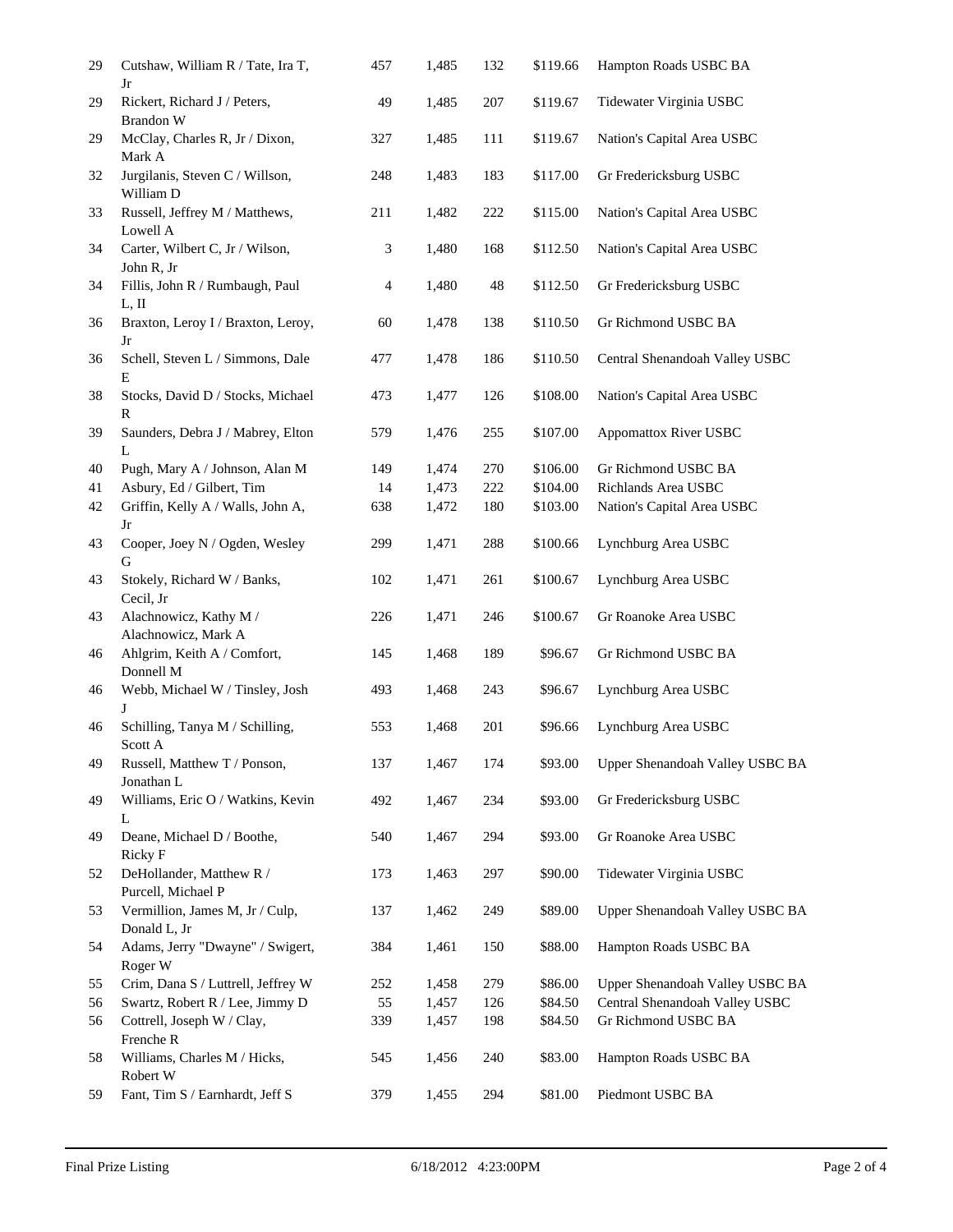| 60       | Quinn, Bruce E / Anthony, Keith<br>E                                     | 416        | 1,453          | 255        | \$80.00            | Nation's Capital Area USBC                      |
|----------|--------------------------------------------------------------------------|------------|----------------|------------|--------------------|-------------------------------------------------|
| 61       | Williamson, David L /<br>McDermott, Jack "Danny" D                       | 564        | 1,451          | 150        | \$79.00            | Tidewater Virginia USBC                         |
| 62       | Kerzic, Joseph M / Jones, Darren<br>W                                    | 279        | 1,449          | 93         | \$77.00            | Nation's Capital Area USBC                      |
| 63       | Contarino, Joseph / Holland, Bill<br>W                                   | 7          | 1,448          | 231        | \$74.67            | Gr Richmond USBC BA                             |
| 63       | Datcher, Larry R / Thomas,<br>Rudolph                                    | 271        | 1,448          | 201        | \$74.66            | Nation's Capital Area USBC                      |
| 63       | Reynolds, Jeannette M /<br>Reynolds, Chelsea L                           | 560        | 1,448          | 270        | \$74.67            | Piedmont USBC BA                                |
| 66       | Bullock, Willis / Bullock, Shirley<br>M                                  | 76         | 1,447          | 252        | \$71.50            | Tidewater Virginia USBC                         |
| 66       | Vail, David W / Gant, Duan J                                             | 179        | 1,447          | 195        | \$71.50            | Nation's Capital Area USBC                      |
| 68       | Martin, Henry A / Woolf, Brian L                                         | 57         | 1,446          | 249        | \$69.00            | Tidewater Virginia USBC                         |
| 68       | Gorman, Robert (Bojo) J / Ridge,<br>Richard R                            | 497        | 1,446          | 273        | \$69.00            | Gr Richmond USBC BA                             |
| 70       | Lawhorn, David W / Eckles,<br>Donald D                                   | 156        | 1,445          | 12         | \$66.50            | Gr Roanoke Area USBC                            |
| 70       | Maple, Orlando L / Jones,<br>Michael L                                   | 180        | 1,445          | 138        | \$66.50            | <b>Appomattox River USBC</b>                    |
| 72       | Jones, Jennifer N / Evans,<br>Anthony                                    | 77         | 1,444          | 210        | \$64.00            | Tidewater Virginia USBC                         |
| 73       | Childress, James C / Perdue,<br>Clarence E                               | 184        | 1,443          | 285        | \$63.00            | Gr Roanoke Area USBC                            |
| 74       | Day, Deanna E / Johnson, Jacob,<br>Sr                                    | 75         | 1,442          | 291        | \$62.00            | Tidewater Virginia USBC                         |
| 75       | Myers, Steven A / Ross, Dennis P                                         | $81\,$     | 1,441          | 276        | \$57.35            | Nation's Capital Area USBC                      |
| 75       | Williams, Katherine / Thomas,<br>Joe H                                   | 127        | 1,441          | 288        | \$57.33            | Gr Roanoke Area USBC                            |
| 75       | Prince, Clifford J / Coonley,<br>Johnny F                                | 162        | 1,441          | 144        | \$57.33            | Gr Richmond USBC BA                             |
| 75       | Baggerly, Andrew T / Bowen,<br>Lance W                                   | 281        | 1,441          | 126        | \$57.33            | Danville USBC                                   |
| 75       | McDaniel, John D / Legates,<br>James A                                   | 435        | 1,441          | 285        | \$57.33            | Upper Shenandoah Valley USBC BA                 |
| 75<br>81 | Hungate, Nelson D, Jr / Horton,<br>Ronald B                              | 599        | 1,441          | 81         |                    | \$57.33 New River Valley USBC                   |
| 82       | Paxton, Robert W / Pauley,<br>Kimberly L<br>Danner, William W / Mitchum, | 371<br>143 | 1,440<br>1,439 | 285<br>189 | \$53.00<br>\$52.00 | Gr Roanoke Area USBC<br>Tidewater Virginia USBC |
| 83       | Charles D<br>Perry, Jolita D / Thompson,                                 | 381        | 1,437          | 225        | \$50.00            | Nation's Capital Area USBC                      |
| 84       | Godfrey B<br>Hepler, Matthew C / Pifer, Mark                             | 220        | 1,436          | 216        | \$48.50            | Alleghany-Bath USBC                             |
| 84       | A<br>Wynn, Mosco M / Clark, Brian E                                      | 374        | 1,436          | 225        | \$48.50            | Lee Wise USBC                                   |
| 86       | Clements, Charles J, Jr / Foutz,                                         | 157        | 1,435          | 282        | \$45.00            | Gr Roanoke Area USBC                            |
| 86       | Sherman D<br>Dowson, Tanya M / Van Scoten,                               | 350        | 1,435          | 240        | \$45.00            | Tidewater Virginia USBC                         |
| 86       | Mark W<br>Elder, Craig S / Zevgolis, Richard                             | 411        | 1,435          | 171        | \$45.00            | Appomattox River USBC                           |
| 89       | L<br>Kubyako, Lisa K / Smith, Adam                                       | 437        | 1,433          | 279        | \$43.00            | Gr Richmond USBC BA                             |
| 90       | М<br>Mendenhall, Melanie A / Legere,                                     | 6          | 1,432          | 273        | \$20.25            | Gr Richmond USBC BA                             |
|          | <b>Brian</b>                                                             |            |                |            |                    |                                                 |